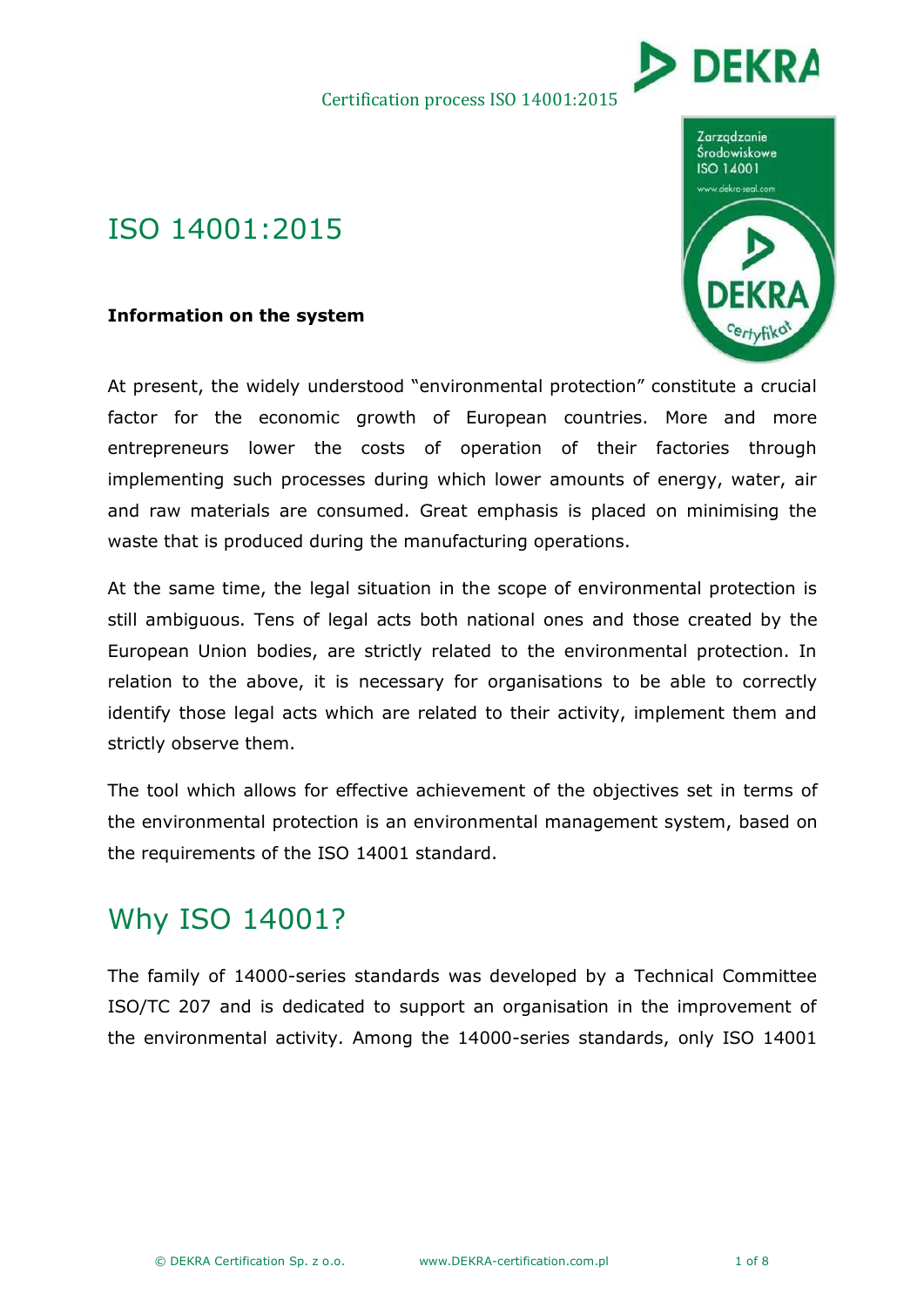

constitutes the basis for certification of an environmental management system. Other standards are a collection of guidelines and tools which can be used when creating and developing the system. ISO 14001 standard is an international standard which is implemented and certified by over 10,000 organisations, at a global level (since 1999).

For your enterprise, the implementation of an environmental management system based on the requirements of the above-mentioned standard means systematic and continuous improvement of any operations from the scope of environmental protection. Of course, the success of the system depends on a personal engagement of all employees and the management has a particular role in it, as during the evaluation of the system development, it assumes a key function.

This systematic evaluation and improvement of the effectiveness of activity in the scope of environmental protection may be documented by means of certification conducted by an accredited independent entity.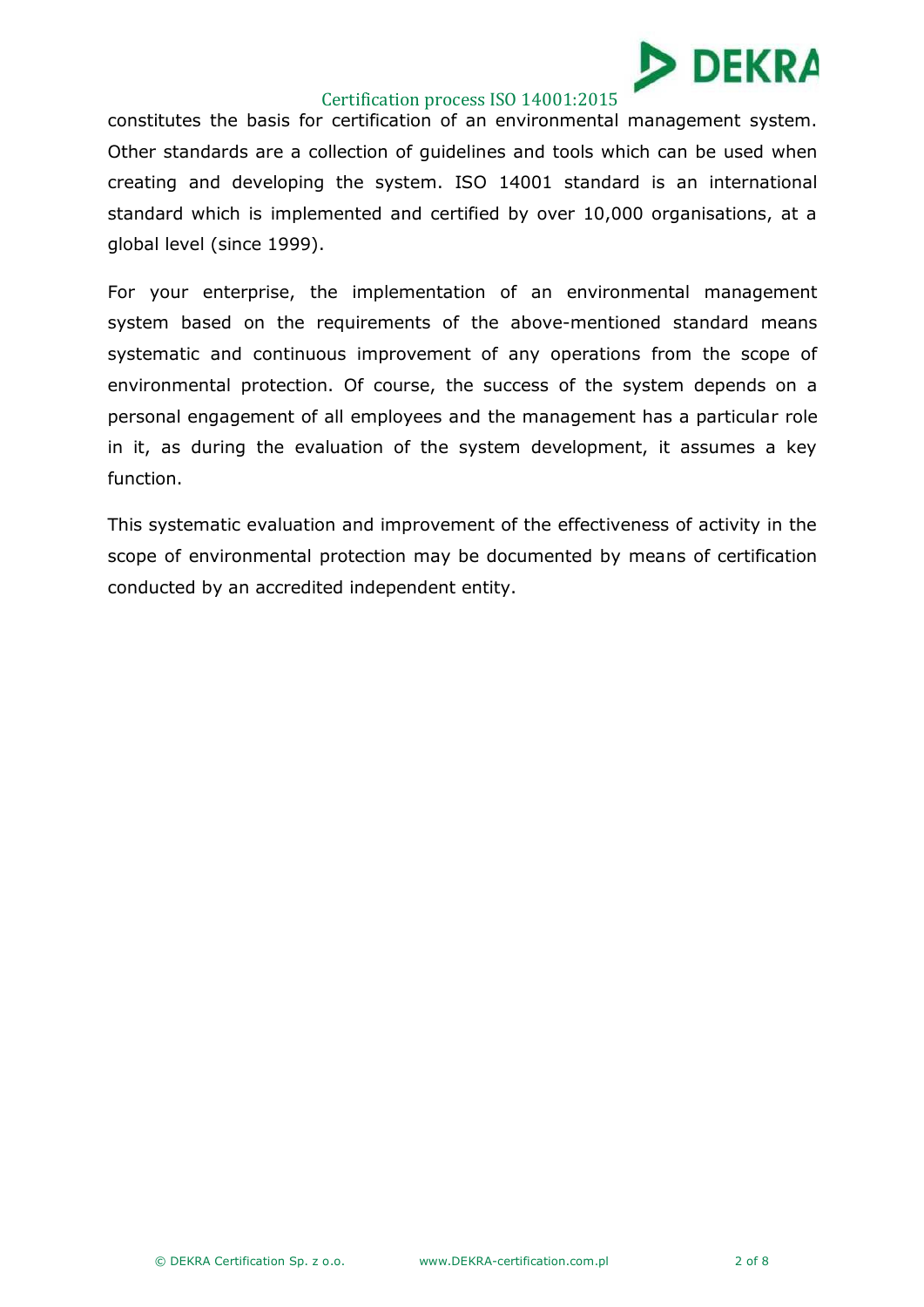

## Construction

An organisation that has determined, implemented and maintained the processes to meet the requirements of the ISO 14001:2015 standard may be certified.

## **An organisation should:**

- 1) Specify internal and external factors relevant for the purpose and strategic directions taking into account environmental conditions which the organisation has an influence on.
- 2) Specify:
	- a) the interested parties which are relevant to the environmental management system;
	- b) relevant needs and expectations (that is, requirements) of the interested parties;
	- c) which of these needs and expectations become their conformity obligations.
- 3) Specify the boundaries and possibilities of applying EMS in order to determine its scope and specify the risk and chances related to:
	- a) environmental aspects related to their activities, products and services they are able to supervise and/or affect, including aspects which may have a significant influence on the environment (also related to suppliers/contractors);
	- b) requirements concerning the compliance with the relevant environmental legislation and other relevant requirements, in order to determine how the requirements are applicable to the organisation's environmental aspects and how the information should be updated;
	- c) other factors and requirements which should relate to the assertion that the EMS:
		- meets the results assumed,
		- realises continuous improvement.
- 4) Periodically evaluate their compliance with the relevant legal and other requirements.
- 5) Establish and (if possible) check the procedures of conduct and response in the event of threat which may affect the environment.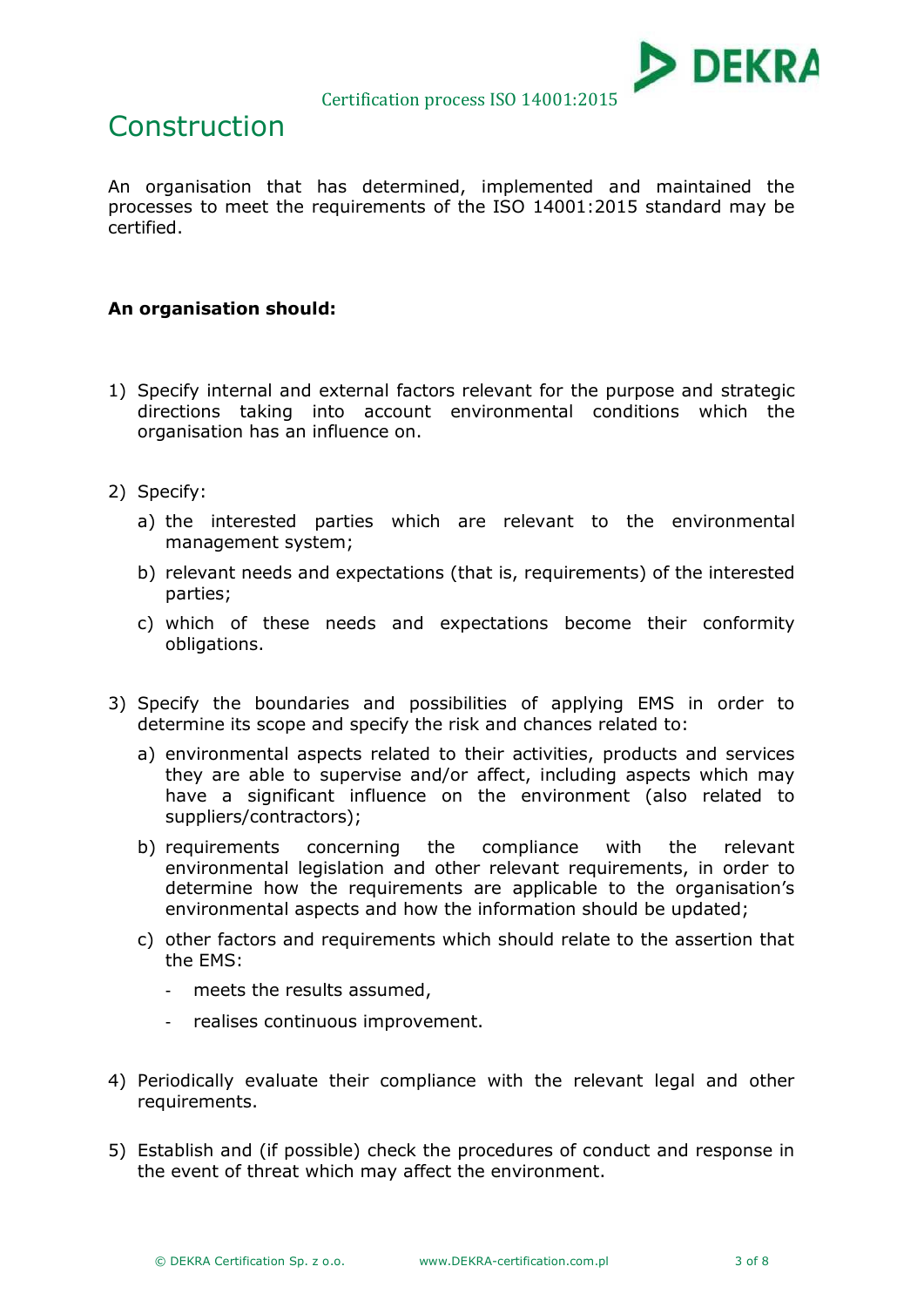

- 6) Maintain documented information on:
	- a) the risks and chances which must be solved;
	- b) processes required in planning in a way guaranteeing that they are conducted in compliance with the way they were planned;
- 7) Specify the environmental policy in conformity with the character, scale and environmental impact of their own activity, products and services.
- 8) Define measurable objectives and environmental tasks, if possible, taking into account the legal requirements and significant environmental aspects and have a program for achieving those objectives and tasks implemented.
- 9) Ensure that the persons working for or on behalf of the organisation are aware of the environmental management system requirements and competent for the performance of the tasks that could have a substantial impact on the environment.
- 10) Implement the procedures of internal communication and respond and communicate (if necessary) with external interested parties.
- 11) Ensure that the activities related to the significant environmental aspects are performed in specific conditions, and monitor and supervise key characteristics of their activities which may have a substantial influence on the environment.
- 12) Aim to prevent incompliance and have the following procedures in place:
	- a) procedures for correcting any incompliances that occur;
	- b) procedures for analysing the causes of any incompliance and undertaking corrective actions in order to prevent their recurrence.
- 13) Implement the procedures for effective internal audit and management review.

It is, of course, necessary to conduct proper training for the staff and management, ensure documenting essential information.

Lastly, a series of internal audits should be conducted along with undertaking appropriate corrective actions, and the entirety of the activities undertaken should be ended with the organisation's management review.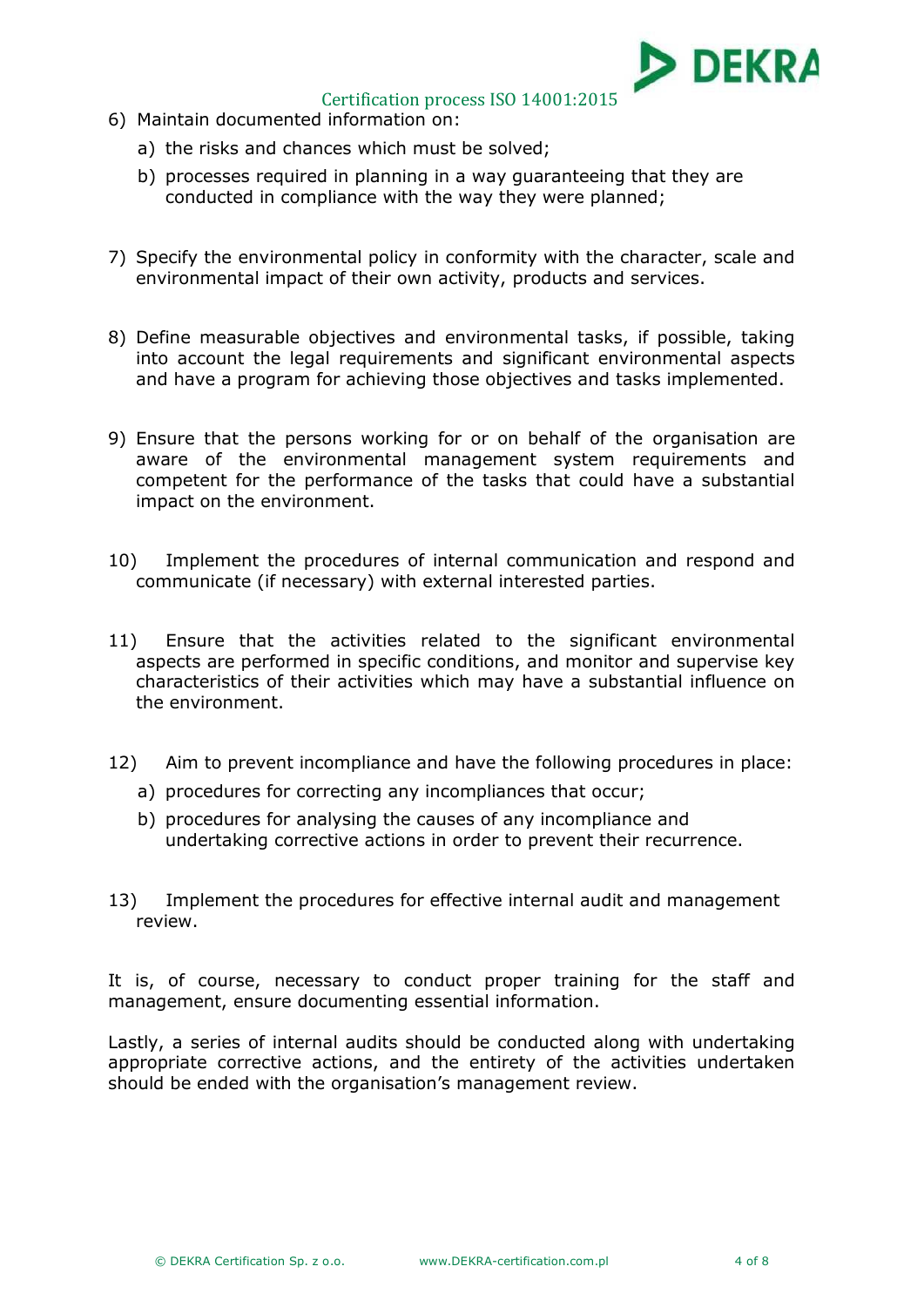

The procedure described is based on the so-called Deming Cycle which, in terms of the Environmental Management System is presented on the below chart:

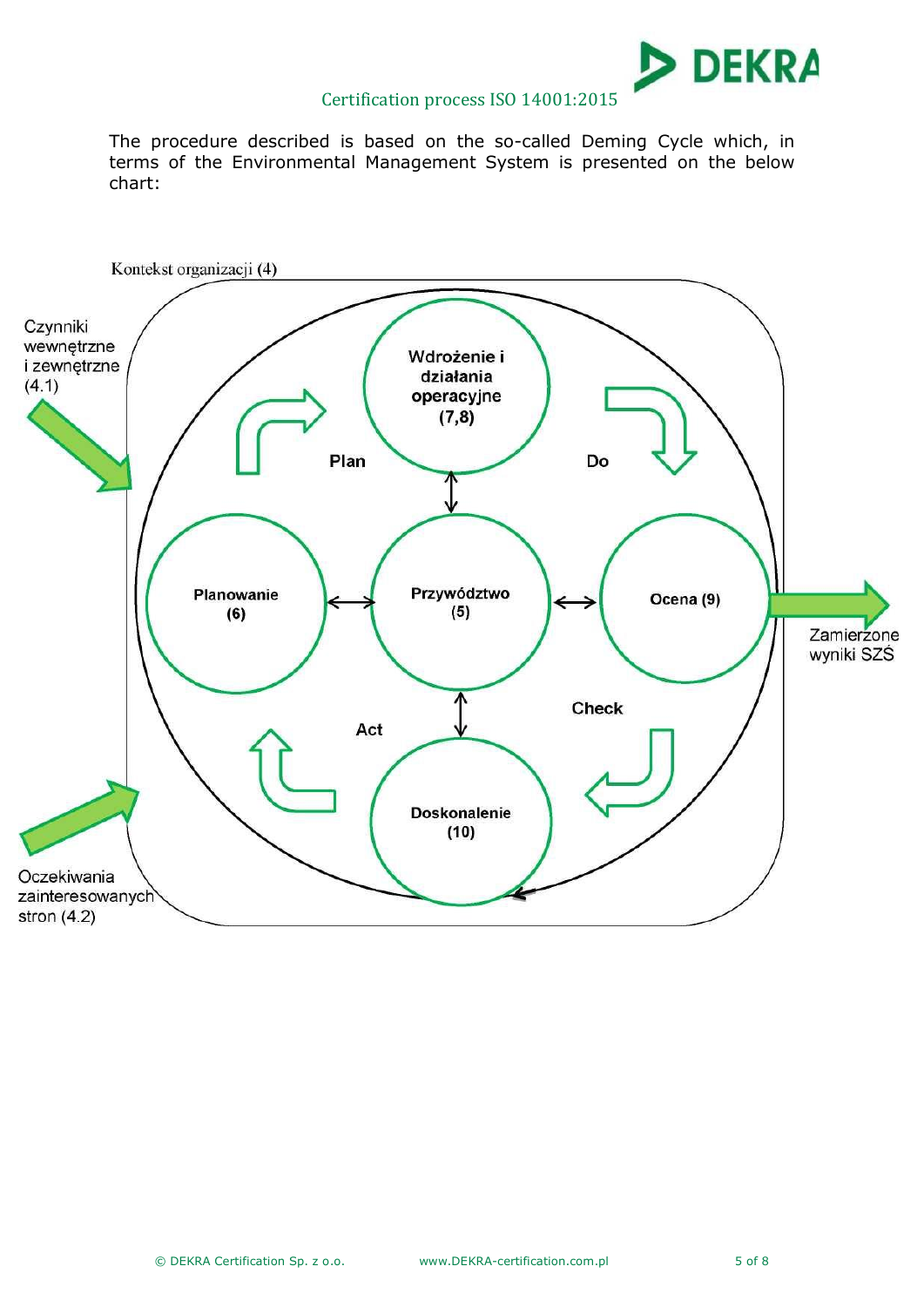

## Benefits and their use:

The most important benefits related to the functioning of an environmental management system include:

- $\checkmark$  an increase in the enterprise competitiveness (compared to an organisation without any environmental management system implemented and certified);
- $\checkmark$  reduction of the amount of contamination and waste generated along with the reduction of their utilisation costs as a result of a continuous and systemic supervision over the organisation's environmental aspects;
- $\checkmark$  improvement of the organisation functioning;
- $\checkmark$  increase in the production profitability which is generated as a result of the optimisation of the consumption of energy, resources and materials;
- $\checkmark$  improvement of the environment condition around the enterprise e.g. as a result of a reduction of emissions and immission of pollution;
- $\checkmark$  improvement of relations between the organisation and local residents;
- $\checkmark$  increase in trust of clients and contractors;
- $\checkmark$  increasing legal security of the enterprise.

Moreover, by complying with ISO 14001, you gain other ad hoc benefits as presented in the following chart:

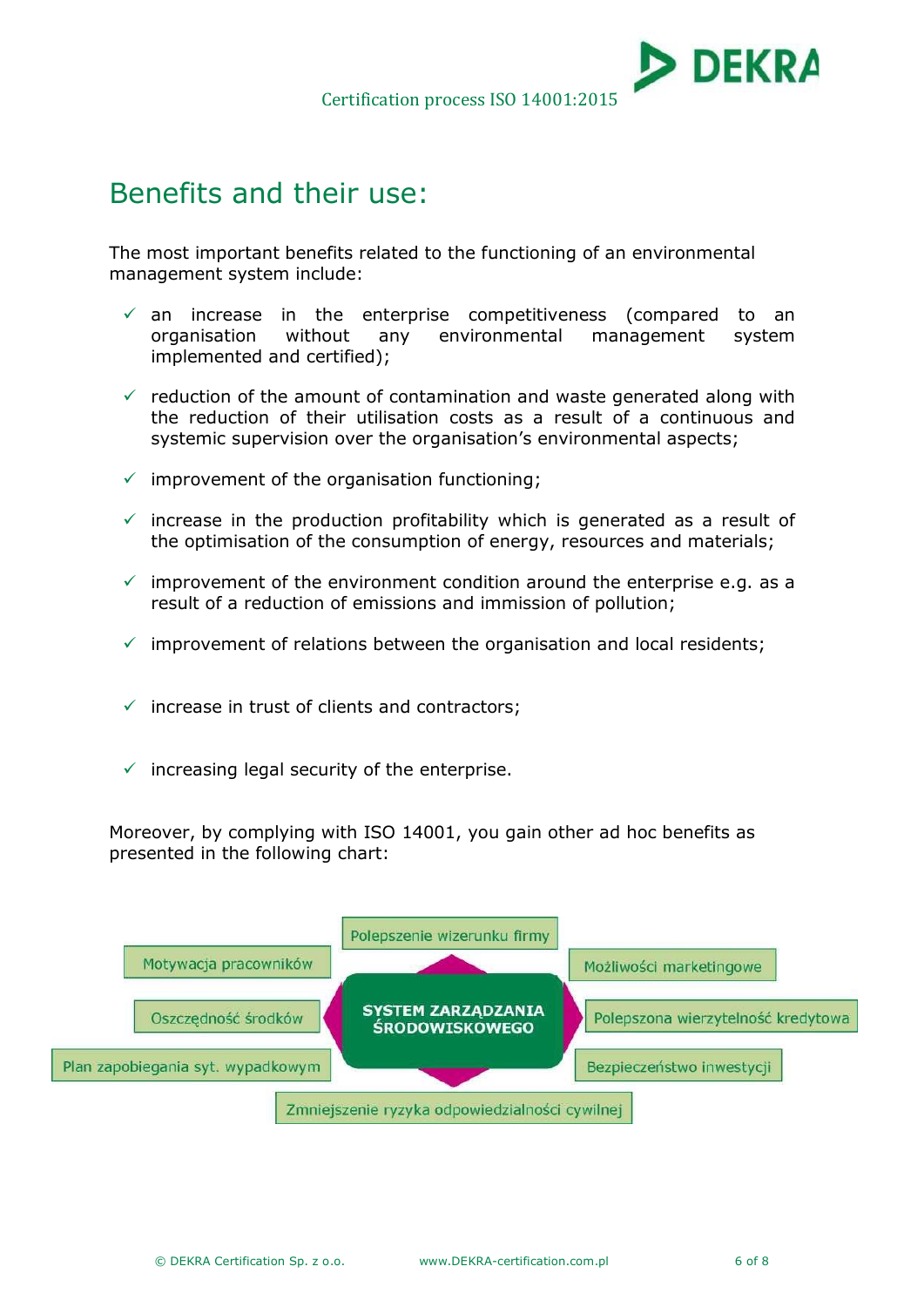

To sum up, if issues such as minimising the risk of civil liability, improving company's image and cost-saving are important for you, then the implementation of environmental management system should not be questioned.

The structure of the management system according to ISO 9001 and ISO 14001 is analogous. The differences concern mainly the criteria for setting objectives. Quality management systems are focused on clients' needs, while environmental management systems concern mainly issues being of interest to the society and other external parties.

# Certification

Environmental management system certification audit in accordance with ISO 14001 is conducted on site at the enterprise being certified, in two stages. The first stage of the audit covers the factory inspection and documentation check, and the second stage covers the actual certification.

The purpose of the first stage is an initial overview of the environmental management system to be performed by DEKRA audit team in the aspect of environmental protection and the enterprise's influence on the environment. On the basis of the results of the first audit stage, a plan for the second stage is developed.

Before conducting the certification audit in your organisation, the following conditions must be met:

 $\checkmark$  the environmental management system must have been in place for at

least 3 months;

- $\checkmark$  the internal audit system must be effective and efficient;
- $\checkmark$  at least one system evaluation must be conducted by the company

### management.

In the second audit stage it is verified whether the environmental policy adopted is observed and whether the environmental management system is appropriate to meet the objectives of the environmental policy. In the case any inconsistencies are identified, their removal will be necessary before issuing a certificate.